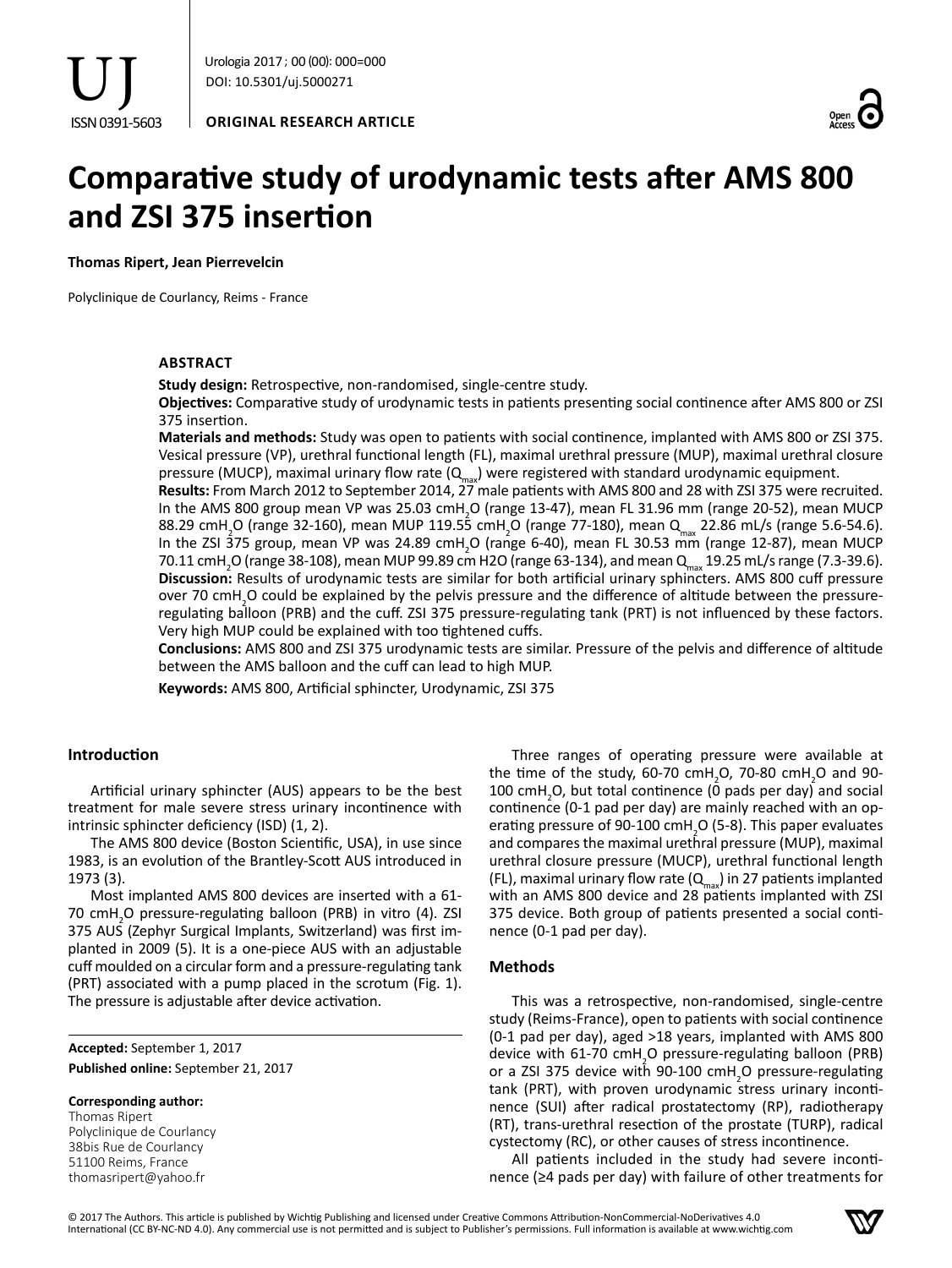

**Fig. 1 -** Artificial urinary sphincter ZSI 375.

a minimum of six months before artificial sphincter implantation. Activation of the artificial sphincter was performed six to eight weeks after implantation. The main exclusion criteria for the investigation were erosion of the urethra, detrusor over-activity and urinary tract infection.

Standard urodynamic equipment (Laborie Delphis) and air sensor 7 Fr (air charged dual sensor catheter) were used to perform the urodynamic test. Urinalysis and culture was required for every patient before the urodynamic test. The patients were placed in semi-seated positions to avoid any over pressure in the pelvis.

Bladder was filled via a urethral catheter by using sterile saline solution at room temperature at a fill rate of 50 mL/ min. We waited for the cuff of the artificial sphincter to be closed then we registered the vesical pressure (VP), urethral functional length (FL), MUP, and MUCP. After opening of the cuff, we registered the maximal urinary flow rate  $(Q_{\text{max}})$ .

### **Results**

From March 2012 to September 2014, we recruited 27 male patients with an AMS 800 device and 28 male patients with a ZSI 375 device into the study. All patients presented a social continence (0 to 1 pad per day). Mean age was 77 years (range 53-88 years) in the AMS 800 group. Causes were 20 RP, 2 RP + RT, 4 TURP, 1 ISD after several spinal infiltrations (Tab. I). AMS 800 devices were implanted with perineal approach; cuff size was 4 cm in 16 patients, 4.5 cm in 8 patients, 5 cm in 3 patients.

The 27 patients received the  $61-70$  cmH<sub>2</sub>O PRB. Mean delay for urodynamic test was 46.96 months (6-84 months) after AMS 800 device insertion.

Mean age of ZSI 375 group was 67 years (range 53-86). Causes for severe incontinence before AUS insertion were 21 RP, 6 TURP, 1 RC. The ZSI 375 devices were implanted with perineal approach. Cuffs were adjustable, the operating pressure

**TABLE I -** Causes for severe USI

| Causes      | AMS 800 $n = 27$ | $2S1375 n = 28$ |
|-------------|------------------|-----------------|
| <b>RP</b>   | 20               | 21              |
| $RP + RT$   | $\mathcal{P}$    | ∩               |
| <b>TURP</b> | 4                | 6               |
| <b>RC</b>   | O                | 1               |
| Other       |                  | ∩               |

n = number of patients; RC = radical cystectomy; RP = radical prostatectomy; RP + RT = radical prostatectomy + radiotherapy; TURP = trans-urethral resection of prostate; USI = urodynamic stress incontinence.

was 90-100 cmH<sub>2</sub>O. Mean delay for urodynamic test was 22 months (6-36 months) after ZSI 375 device insertion.

Result of urodynamic tests (Tab. II). In the AMS 800 group the mean VP was 25.03 cmH<sub>2</sub>O (range 13-47), mean FL 31.96 mm (range 20-52), mean MUCP 88.29 cmH<sub>2</sub>O (range 32-160), mean MUP 119.55 cmH<sub>2</sub>O (range 77-180), mean Q<sub>max</sub> 22.86 mL/s (range 5.6-54.6), micturition volumes were over 100 mL, and no patient presented a residual volume in the bladder >30 mL. There was no correlation between high MUP, dysuria and low  $Q_{\text{max}}$ . In the ZSI 375 group, mean VP was 24.89 cmH<sub>2</sub>O (range 6-40), mean FL 30.53 mm (range 12-87), mean MUCP 70.11 cmH<sub>2</sub>O (range 38-108), mean MUP 99.89 cmH<sub>2</sub>O (range 63-134). Mean Q<sub>max</sub> 19.25 mL/s range (7.3-39.6), micturition volumes were over 100 mL and no patient presented a residual volume in the bladder >30 mL.

There was no correlation between high MUP and low  $Q_{\text{max}}$ .

#### **Discussion**

There have been few studies about MUP and MUPC when an AUS is implanted and activated (9, 10). For many years we have been informed that a good pressure to reach continence is 61-70  $cmH<sub>2</sub>O$  (4) and operating pressure over 70  $cmH<sub>2</sub>O$  is dangerous for the urethra leading to potential erosion  $(11)$ . Debruyne et al  $(10)$  described lower pressure than expected, but the study included females and children with the cuff placed around the bladder neck. Barrett and Furlow (12) have indicated that they prefer the 50-60  $\text{cm}$ H<sub>2</sub>O AMS PRB, and achieved excellent continence rates with relatively low pressure. But Lowe et al (9) confessed they were rarely able to achieve their "continence zone urethral closure pressure" during surgery with this balloon and rarely implanted it. In Lowe et al, the urethral closure pressure (UCP) was the pressure required allowing free flow of gas (carbon dioxide) to go into the bladder with cuff closed. In their series, 15/21 patients were dry, with 3/15 patients needing UPC of 65 cm- $H<sub>2</sub>$ O, 4/15 patients presented a UCP of 75 cm $H<sub>2</sub>$ O and 7/15 patients a UCP ≥85 cmH<sub>2</sub>O. In this last group mean UCP was 91.86 cmH<sub>2</sub>O (85-110).

Some doubts arise about the real operating pressure in the cuff when an AMS 800 61-70  $\text{cm}$ H<sub>2</sub>O PRB is implanted. Furthermore, we usually observed a recurrent incontinence after AMS 800 PRB 61-70  $cmH<sub>2</sub>O$  is out of the pelvis, expelled through the inguinal ring. To the contrary, continence reappears after re-implanting the same PRB into the pelvis.

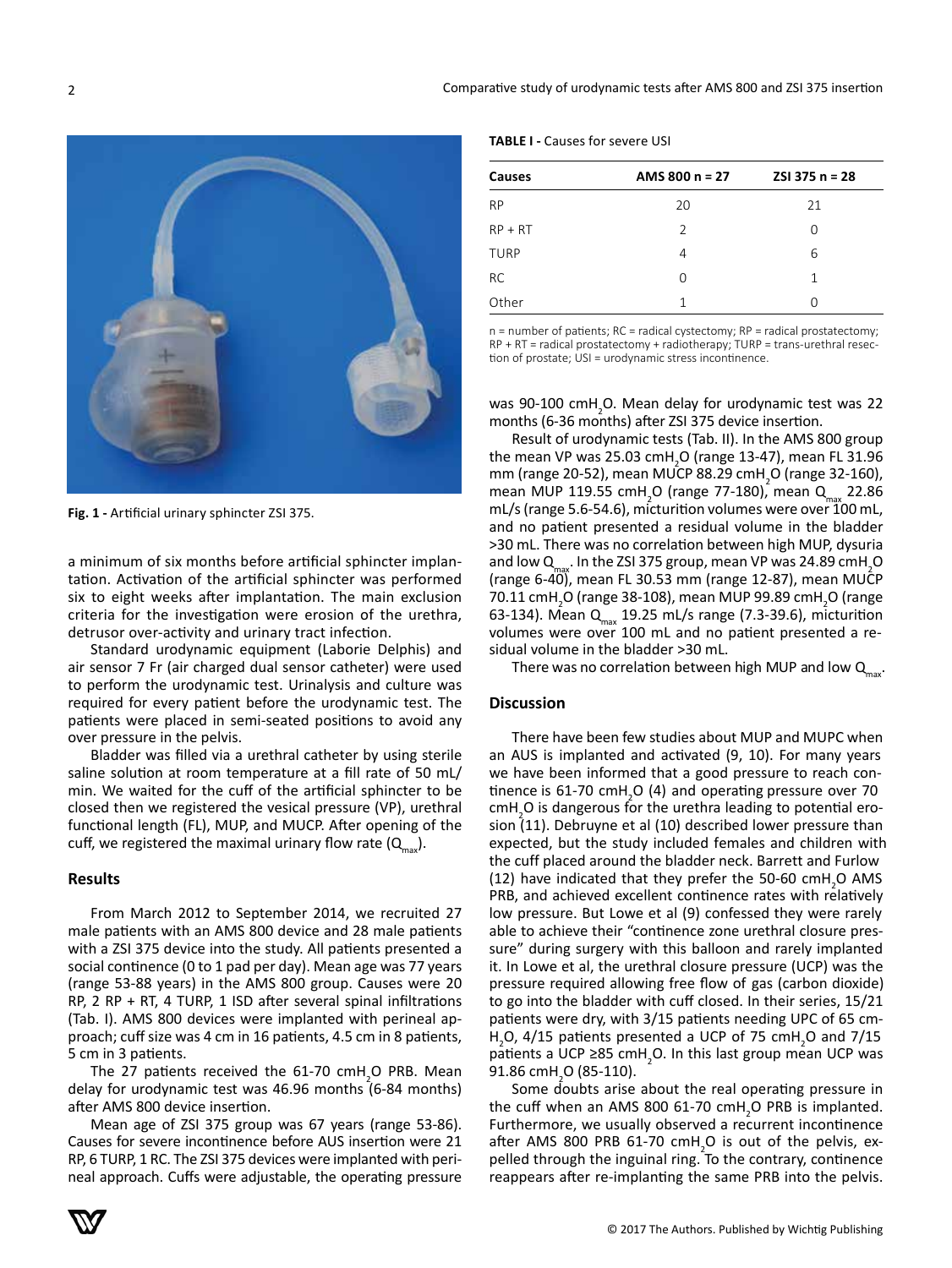#### **TABLE II -** Urodynamic test results

| Urodynamic test        | <b>AMS 800</b>                     | <b>ZSI 375</b>                    |
|------------------------|------------------------------------|-----------------------------------|
| Vesical pressure (VP)  | 25.03 cmH <sub>2</sub> O (13-47)   | 24.89 cmH <sub>2</sub> O (6-40)   |
| Functional length (FL) | 31.96 mm (20-52)                   | 30.53 mm (12-87)                  |
| <b>MUCP</b>            | 88.29 cmH <sub>2</sub> O (32-160)  | 70.11 cmH <sub>2</sub> O (39-108) |
| <b>MUP</b>             | 119.55 cmH <sub>2</sub> O (77-180) | 99.89 cmH <sub>2</sub> O (63-134) |
| $Q_{\text{max}}$       | 22.86 ml/s (5.6-54.6)              | 19.25 ml/s (7.3-39.6)             |

MUCP = maximal urethral closure pressure; MUP = maximal urethral pressure;  $Q_{\text{max}}$  = maximal urinary flow rate.

Another interesting observation regarding the ZSI 375 device first version. Provided with an operating pressure of  $60$ -70 cmH<sub>2</sub>O and 70-80 cmH<sub>2</sub>O, the pressure had to be increased to 90-100 cmH $_{\rm 2}$ O to reach continence (5). Finally, AUS ZSI 375 and AMS 800 have a different operating pressure in vitro, before implantation. After implantation in 55 patients and social continence reached, results of urodynamic tests (VP, FL, MUCP, MUP and  $Q_{\text{max}}$ ) are similar for both artificial sphincters. In our series, mean MUP was 119.55  $\text{cmH}_{2}$ O for patients implanted with AMS 800 and 61-70  $\text{cmH}_{2}$ O RPB. All 27 patients (100%) presented an MUP >70 cmH<sub>2</sub>O and 22/27 patients (81.48%) presented an MUP ≥90 cmH<sub>2</sub>O. AMS 800 cuff pressure could be explained by the position of the PRB into the pelvis.

The balloon has to endorse pelvis pressure. The difference of altitude between the PRB and the cuff corresponds to a pressure of 10 to 20 cmH<sub>2</sub>O (centimetre of water pressure may be defined as the pressure exerted by a column of water of 1 cm in height at 4°C - temperature of maximum density at the standard acceleration of gravity). We could approach the AMS 800 cuff operating pressure with: PRB in vitro + pressure in the pelvis + difference of altitude.

The ZSI 375 PRT is not under the pressure of the pelvis and the PRT and the cuff are at the same altitude. This high MUP could be an explanation for more than 35 years of urethral erosion in patients who were supposed to have an AUS with an operating pressure of 61-70  $\text{cm}$ H<sub>2</sub>O.

The problem of the very strong pressure: addition of the PRB (61-70 cmH<sub>2</sub>O) + pelvis pressure (0-30 cmH<sub>2</sub>O) + difference of altitude between the PRB and the cuff (10- 20 cmH<sub>2</sub>O) does not explain strong pressure of 140,160 and 180 cm $H_2$ O with AMS 800 device implanted. Other factors are missing. Lowe et al (9) wrote that a *"urethral cuff may be only slightly snug on the urethra and may give a high urethral closing pressure sometimes well over 100 cmH*<sup>2</sup> *O. Additionally a cuff can be slightly too large and the pressure transmitted to the urethra too low".* AMS 800 cuff can be too tighten should the surgeon doesn't add 5 mm to the measure. Additionally, one patient implanted with ZSI 375 presented an MUP of 130 cmH<sub>2</sub>O. This particular patient underwent a revision with a re-tightening of the ZSI 375 adjustable cuff without any increasing of the pressure to improve his continence status. Very high MUP could be explained by a too tightened cuff around urethra, without disturbance of the flow rate regarding the good flow rate of these patients.

There were several limitations in the design and outcome analysis of this study that could be improved by future studies. The study was retrospective, and would benefit from a prospective, randomised trial evaluating the same outcomes. We did not include self-administered questionnaires to evaluate quality of life. Urodynamic tests were performed with sensor catheter through the urethra and the cuff. A new study should be done to study the factors contributing to very strong pressure.

## **Conclusion**

Our study showed that AMS 800 PRB of 61-70  $cmH_2O$ does not guarantee a similar operating pressure into the cuff. Pressure of the pelvis and difference of altitude between the balloon and the cuff can increase the cuff operating pressure leading to high MUP. The MUP, MUCP, FL and  $Q_{max}$  of AMS 800 (61-70 cmH<sub>2</sub>O) and ZSI 375 (90-100 cmH<sub>2</sub>O) are similar. For very strong pressure, a new study must be done exploring other factors that have an influence on pressure.

### **References**

- 1. Montague DK, Angermeir KW, Paolone DR. Long term continence and patient satisfaction after artificial sphincter implantation for urinary incontinence after prostatectomy. J Urol 2001;166(2):547-549.
- 2. Trigo Rocha F, Gomes C, Mitre A, et al. A prospective study evaluating the efficacy of artificial sphincter AMS 800 for the treatment of post-radical prostatectomy urinary incontinence and the correlation between preoperative urodynamic and surgical outcomes. Urology. 2008;71(1):85-89.
- 3. Scott FB, Bradley WE, Timm GW. Treatment of urinary incontinence by an implantable prosthetic urinary sphincter. J Urol. 1974;167:1125-1129.
- 4. Gnessin E, Livne PM, Baniel J, Gillon G. Continence and quality of the life assessment after artificial urinary sphincter implantation. ISR Med Assoc J. 2004;6(10):592-594.
- 5. Staerman F, Llorens C, Leon G, et al. ZSI 375 artificial urinary sphincter for male incontinence: a preliminary study. BJUI. 2013;111(4 Pt B):E202-206.
- 6. Llorens C, Pottek T, urinary artificial sphincter ZSI 375 for treatment of stress urinary incontinence in men: 5 and 7 years follow-up report. Urologia. 2017 May 18. doi: 10.5301/uj.500243. [Epub ahead of print].
- 7. Ostrowski I, Blewniewski M, Neugart F et al Multicentre experience with ZSI 375 artificial urinary sphincter for the